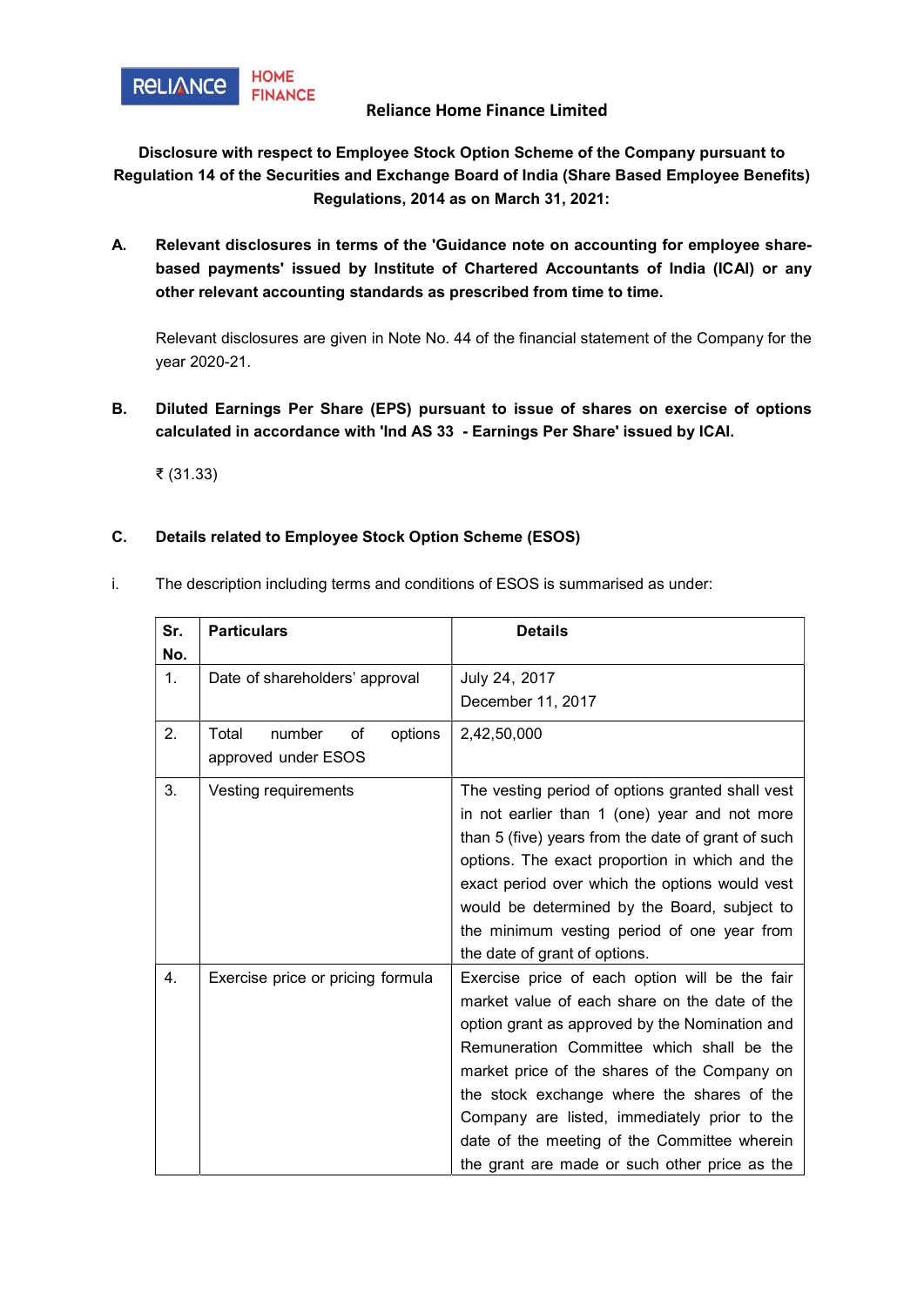



## Reliance Home Finance Limited

| Sr. | <b>Particulars</b>                  | <b>Details</b>                                     |
|-----|-------------------------------------|----------------------------------------------------|
| No. |                                     |                                                    |
|     |                                     | Board / Committee may determine on the             |
|     |                                     | $date(s)$ of grant of option(s) in accordance with |
|     |                                     | the applicable laws.                               |
| 5.  | Maximum<br>of<br>options<br>term    | The exercise period in respect of an option shall  |
|     | granted                             | commence after vesting of such option and shall    |
|     |                                     | expire subject to a maximum period of 5 (five)     |
|     |                                     | years from date of vesting or 10 (ten) years from  |
|     |                                     | date of grant, whichever later.                    |
| 6.  | Source<br>shares<br>оf<br>(primary, | Primary                                            |
|     | secondary or combination)           |                                                    |
| 7.  | Variation in terms of options       | The equity shares of the Company got listed with   |
|     |                                     | BSE Limited and the National Stock Exchange        |
|     |                                     | of India Limited ("Stock Exchanges") with effect   |
|     |                                     | from September 22, 2017 and accordingly,           |
|     |                                     | number of Options and Exercise Price of            |
|     |                                     | Options under ESOS granted on July 24, 2017        |
|     |                                     | had been adjusted.                                 |

- ii. Method used to account for ESOS: Fair Value
- iii. The difference between the employee compensation cost computed using the intrinsic value of options and the employee compensation cost that shall have been recognised if it had used the fair value of the options. The impact of this difference on profits and on EPS of the Company:

Under the previous GAAP, the Company has used the intrinsic value method to account for the compensation cost of stock to the employees. Under Ind AS, the Company is using Fair Value Method for accounting of ESOS and the difference in above figures is not applicable.

iv. Option movement during the year:

| <b>Particulars</b>                                                    | <b>Details</b> |
|-----------------------------------------------------------------------|----------------|
| Number of options outstanding at the beginning of the year            | 1,60,24,684    |
| Number of options granted during the year                             | Nil            |
| Number of options forfeited / lapsed / surrendered during the year    | Nil            |
| Number of options vested during the year                              | Nil            |
| Number of options exercised during the year                           | Nil            |
| Number of shares arising as a result of exercise of options           | Nil            |
| Money realised by exercise of options (INR), if scheme is implemented | Nil            |
| directly by the Company                                               |                |
| Loan repaid by the Trust during the year from exercise price received | Not Applicable |
| Number of options outstanding at the end of the year                  | 1,60,24,684    |
| Number of options exercisable at the end of the year                  | Nil            |